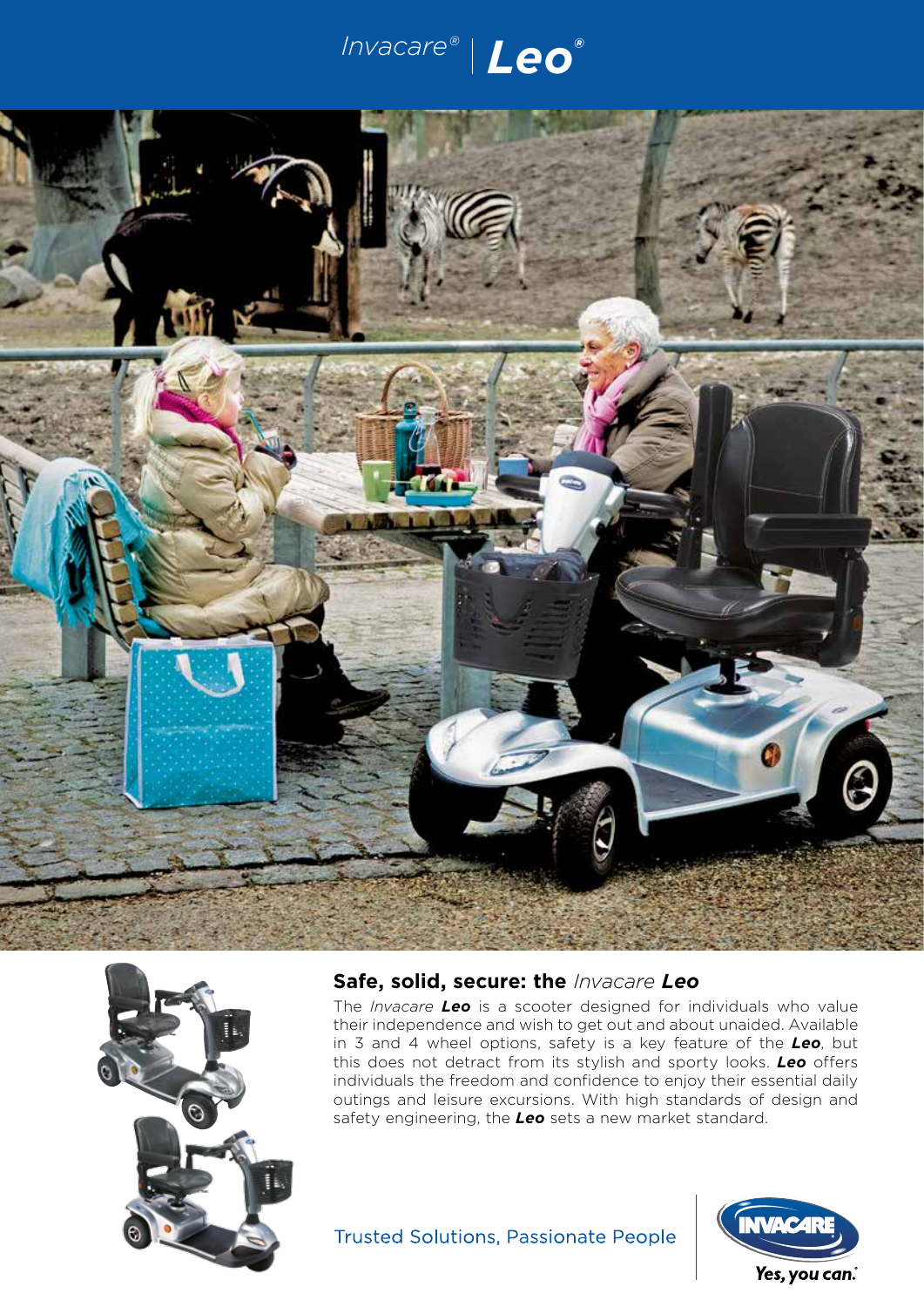



### **Reliable**

Individuals can trust the *Leo* to take them wherever they need to go. From a trip to the shops or a ride to the park, the *Leo* is sturdy and reliable thanks to its exceptionally high quality electronic engineering and power. These elements are protected from corrosion and

### **For a safe, powerful drive**

The *Invacare Leo* offers a smooth, safe drive in a scooter that is easy to control and manoeuvre. The *Leo's* intelligent lighting package includes indicators that automatically switch off and a rear brake light for safe driving. In addition to a visual warning for the battery level display, there is an audible warning (beep) when the battery needs recharging.

#### **Compact**

The *Leo* is a compact mini-scooter that can be easily dismantled for transportation during longer trips or weekend breaks. Easy manoeuvrability for getting around corners in the local shopping centre, museum or leisure complex becomes refreshingly easy. Access to the battery and electronics for maintenance or servicing is much easier with the *Leo* as only one part needs to be removed.

water, (splash protection) which safeguard the vital workings of the scooter against dirt and water. A two-step disengaging lever protects the scooter from free-wheeling if inadvertently knocked out of drive mode. The lighting system is cleverly designed to keep functioning even when one light fails.

#### **Features and Accessories**



**Finite tiller movement** Individuals can easily adjust the tiller to suit their needs.



**Brake light** Rear brake lighting warns other people that the scooter is slowing down, thus preventing collisions.



**Comfort seating** Swivel functionality and sliding rails ensure optimal seating position.



**Two-step disengaging lever** This unique concept prevents the scooter from accidentally freewheeling.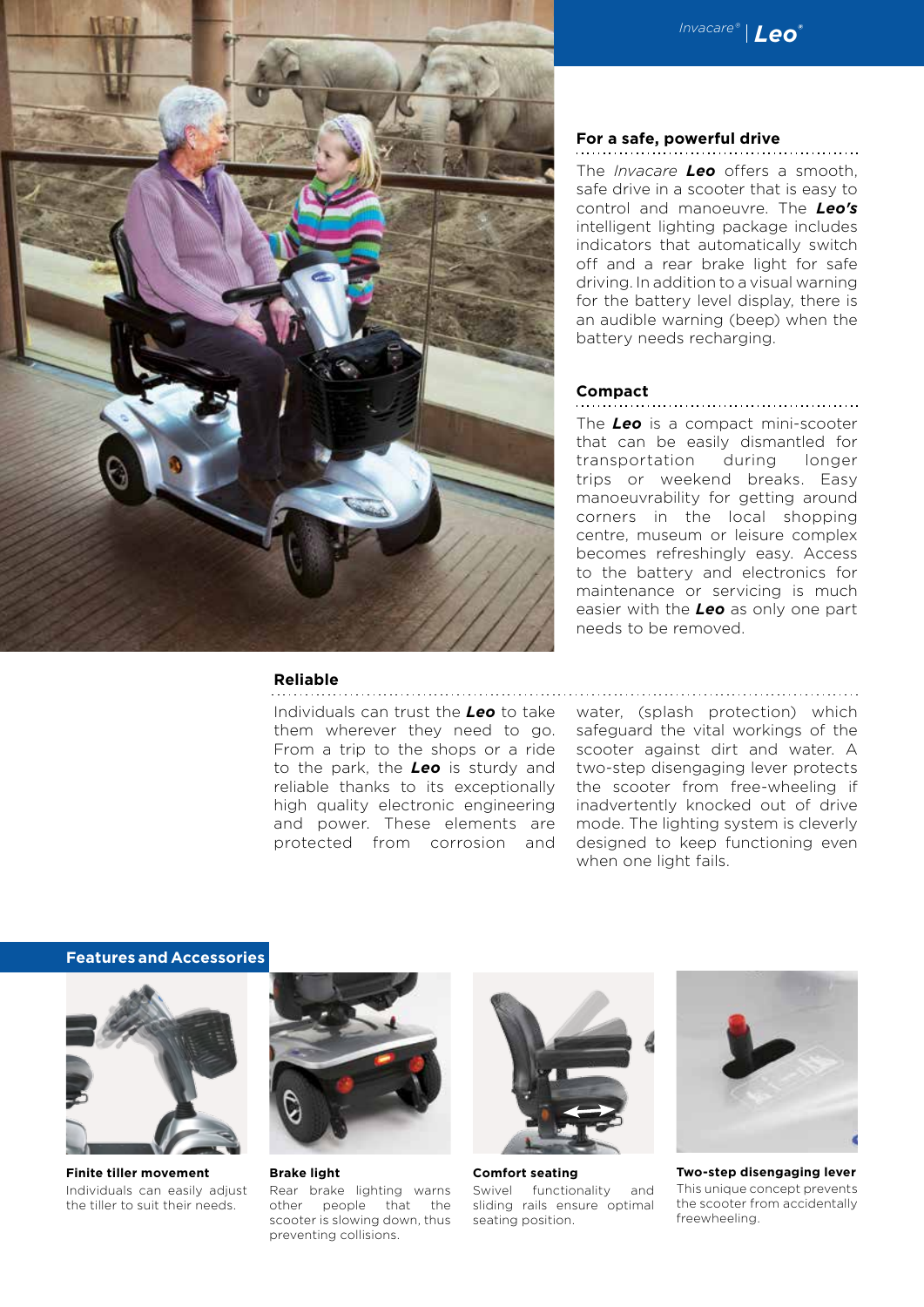



**Built in anti-splash guards** Protects electronics and the transaxle from dirt and water.



**Disassembly into five parts** No tools are required to dismantle *Invacare Leo*



**Crutch & cane holder** Keeps your crutch or cane stable during the drive.



**Lockable front box** Secure box for personal valuables.





**Seatbelt Large mirror** Can be mounted left or right.



**Heavy-duty storage cover** Keeps the scooter clean and dry.



**Charging off-board** Simply remove batteries to charge with the off-board charger kit.



**Seat suspension module**  Adds extra comfort during driving.



**Windscreen**  Protects the individuals from the wind.